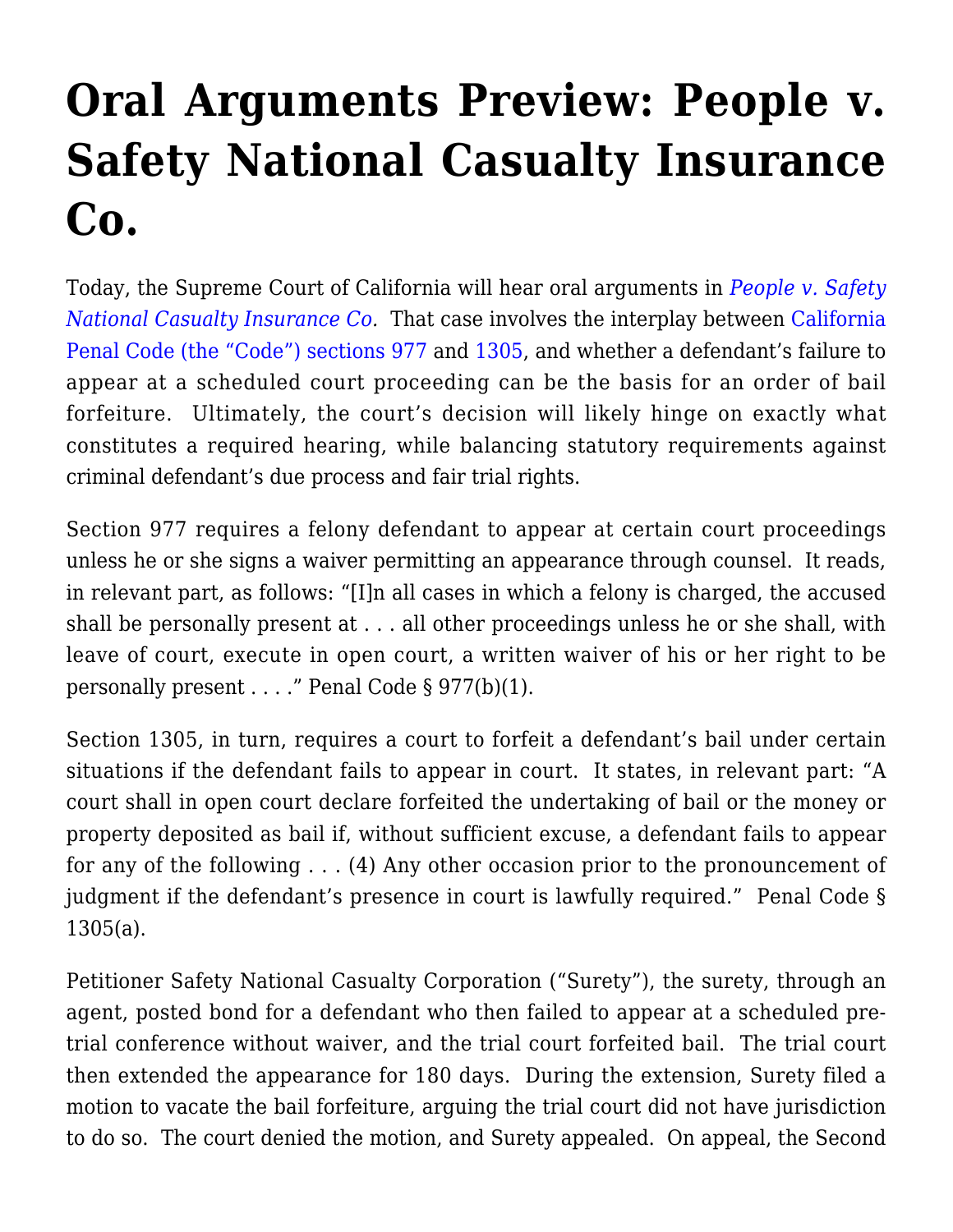District reversed trial court, finding that section 977 serves only to protect a defendant's due process rights and does not apply to bail status. It held that the Penal Code does not require a felony defendant's presence at an ordinary pretrial conference. SCOCA granted review to resolve a conflict within the appellate courts.

Surety argues that section 977 only requires a defendant's personal presence at certain fundamental hearings, specifically those targeted at protecting defendants' constitutional due process and fair trial rights. Thus, Surety maintains that section 1305 only requires a trial court to forfeit bail upon a defendant's failure to appear at certain specified hearings, which does not include the pretrial hearing at issue in this case. Finally, Surety claims that policy considerations of protecting rights compel the conclusion that the statutory provision should be interpreted to avoid forfeitures.

In response, the People rely on rules of statutory construction to argue that section 1305's "any other occasion" language "encompasses the mandate of [section] 977 that a felony defendant—in the absence of waiver—must be personally present at all hearings." *See [Respondent's Petition for Review](http://www.courts.ca.gov/documents/1-s218712-resp-pet-rev-052014.pdf)* at 9. This position suggests that the lower court characterized the hearing as an "ordinary pretrial conference," which would fall under the category of "all other proceedings" when the words of the statutes are given their ordinary meaning. The People offer several cases for instruction, the most prominent of which states,

Section 977 allows a felony defendant to waive his or her personal presence at some hearings, appearing instead solely through his or her attorney. However, even if a section 977 waiver is filed, the defendant must be personally present during the preliminary hearing. [Citation and footnote omitted] Because the defendant's presence is lawfully required, an unexcused failure to appear during the preliminary hearing requires the trial court to declare the bail bond forfeited. (§ 1305, subd. (a)(4).)

*[People v. Ind. Lumbermens Mutual Ins. Co.](http://www.therecorder.com/id=1202489395409/People-v-Indiana-Lumbermens-Mutual-Insurance-Company?slreturn=20151002202621)* (2011) 194 Cal.App.4th 45, 49.

At its base, this case pits policy against the canons of statutory interpretation as a window to legislative intent. Upholding the appellate court's decision may ultimately undercut the ability of trial courts to compel a felony defendant's